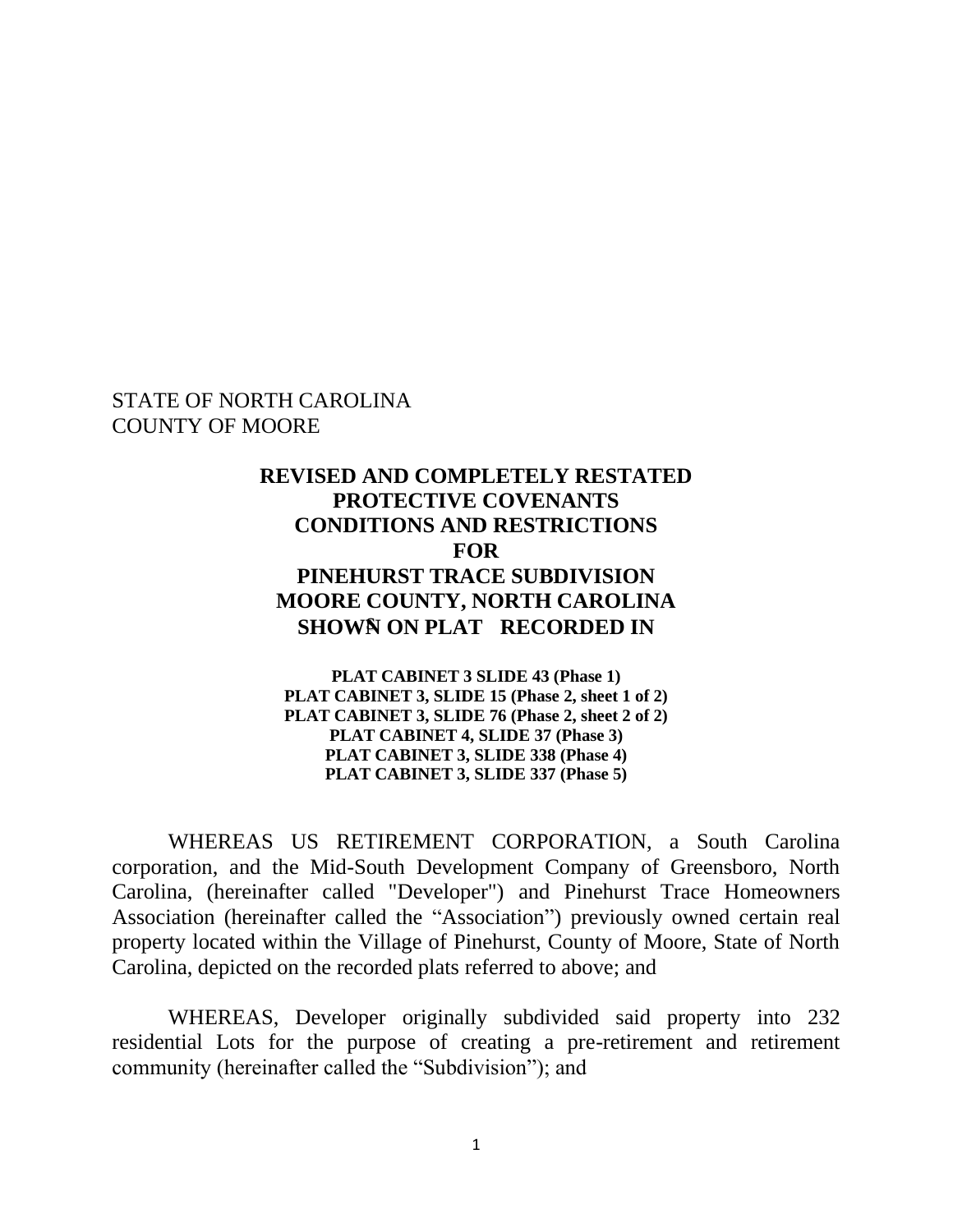WHEREAS, for the mutual benefit of all present and future owners of any portion of property within such Subdivision, Developer subjected the entire property to certain protective covenants to set forth certain other rights and obligations applicable to all Lots within said Subdivision and the owners and users thereof; and

WHEREAS, Developer caused such Protective Covenants, Conditions, and Restrictions and amendments thereto to be recorded in the official land records of Moore County, North Carolina in Book 525, Page 492 et. seq. (the "Declaration") so that the rights, restrictions and obligations contained therein shall be deemed to run with the land, to be binding upon and to inure to the benefit of all present and future owners of any portion of the property within the Subdivision; and

WHEREAS, as of the date hereof, none of the Lots in the Subdivision are owned by the Developer; and

WHEREAS, pursuant to Section 13 of the Declaration, the Declaration and the exhibits thereto can be amended by a written instrument recorded in the Register of Deeds Office of Moore County, North Carolina executed by an Officer of the Pinehurst Trace Homeowners Association and the parties owning at least eighty percent (80%) of the Lots within the Development; and

WHEREAS, the Association and at least eighty percent (80%) of the Lot owners desire to amend and completely restate the Declaration as follows:

NOW, THEREFORE, in consideration of the mutual benefits to be derived by all present and future owners of the property affected hereby, the Association and the requisite number of Lot owners amend and restate the Declaration and thereby subjects the entire parcel of property depicted on the plats referred to above (hereinafter called "Property") to the following Protective Covenants, Conditions, and Restrictions (hereinafter called "Covenants") and hereby grants to and bestows upon all present and future owners of fee simple title to any portion of Property, rights, and obligations attributed below to such owners: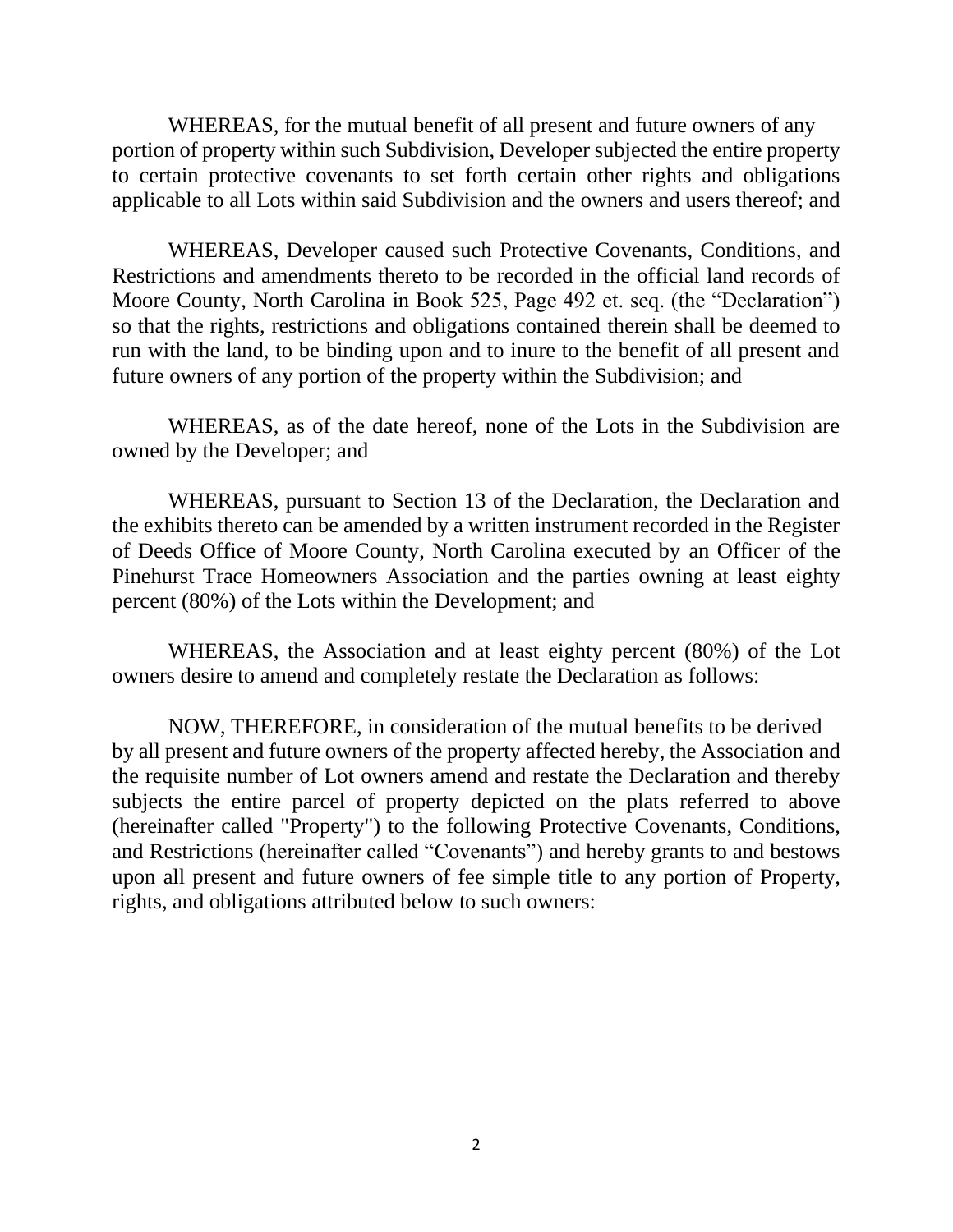### **Section 1. Subdivision of Property.**

As used herein, the term "Residential Units" shall include all numbered Lots within the Subdivision, as set forth on the plats referenced above which are recorded in the Register of Deeds Office for Moore County, North Carolina. Neither the Association nor any other owner of any Lot within the Property shall further subdivide any of the numbered Lots shown on the initial or any supplemental plats. Nothing contained herein shall prevent the Association or any other Lot owner from merging two or more contiguous Lots into a single Lot which will thereafter be assessed as one Lot.

#### **Section 2**

All roads within the Development have been dedicated to the Village of Pinehurst (the "Village") and the Village now maintains such roads. Located within the right of way of such Village maintained roads are various public utilities serving the Development.

#### **Section 3. Restrictions on Use**.

No building or other improvement of any kind shall be constructed upon or placed upon any numbered Lot in the Subdivision except as specifically permitted herein. Such Lots may be used only for the construction of single family residential dwellings. No more than one building may be located on any numbered Lot. No portion of any building or other structure shall be located on or protrude into any area between any property line and the building setback line or buffer zone line relating to such property line, as shown on the Initial Plat or any supplemental plats. No mobile homes, house trailers, recreational vehicles, commercial vehicles, outbuildings (structures subordinate to but not physically connected with the primary residence on a Lot, including but not limited to, items such as a shed, garage, greenhouse, cabana or cottage), or any temporary structures shall be placed on any numbered Lot either temporarily or permanently. No portion of any Lot or driveway on such Lot shall be used for vehicle repair work, whether performed by the owner or other parties. All boats and other watercraft including (but not limited to) canoes, kayaks, jet skis, and equipment utilized with them, including trailers, and all vehicles other than personal transportation (i.e., automobiles, SUVs, pickup trucks, noncommercial vans) shall be kept in the garage.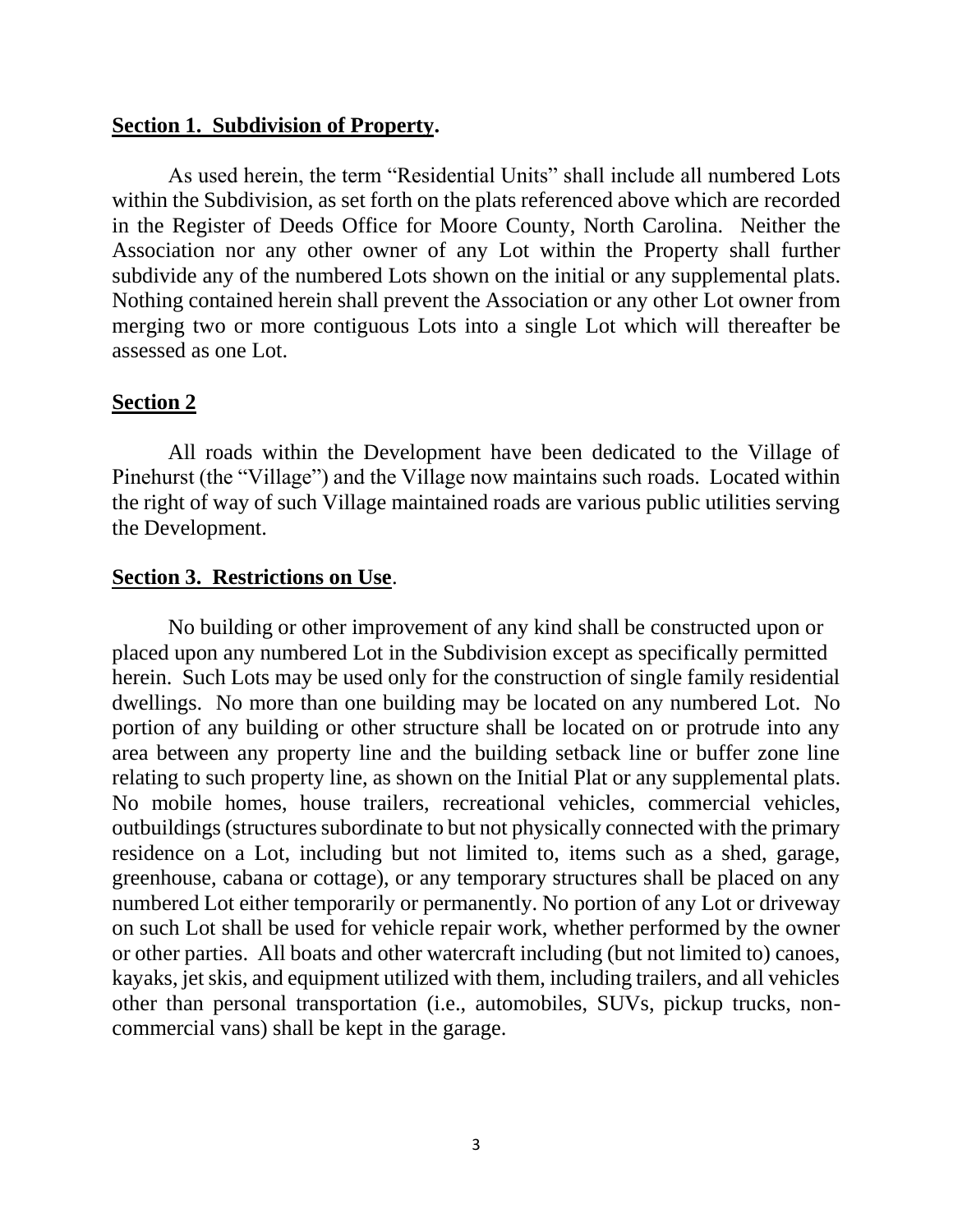#### **Section 4. Quality and Size of Houses in Subdivision.**

Residential Units built on numbered Lots shall have a minimum of 1,300 square feet of heated living area (per current requirements of the Village of Pinehurst). Each Residential Unit shall have a garage which will accommodate at least one personal motor vehicle. The garage for such personal motor vehicles shall have at least 180 square feet of area.

No building shall be erected on any numbered Lot, nor shall any substantial change or addition be made to any building erected on any numbered Lot, without the approval of the Architectural Committee of the Association (described in Section 5 below). The Architectural Committee shall be charged with the responsibility to assure that all such residential buildings are basically compatible with the designs of the residences which have been previously constructed within the Subdivision. In the event any residence on any numbered Lot shall be destroyed by fire or other casualty, any substitute or new residence constructed in its place, or any reconstruction of the remainder of the existing building, shall be of reasonably similar design and architecture as the destroyed building. The replacement or rehabilitated structure shall be of similar workmanship and materials as the destroyed structure.

In order to assure that destroyed or damaged residences will be rebuilt or restored within a reasonable time, all owners of residences within the Subdivision shall keep them insured against fire or other casualty loss at all times in an amount sufficient to rebuild a residence that may be completely destroyed.

In the event any residence shall be destroyed or shall suffer substantial damage, the owner thereof shall proceed diligently to remove debris and damaged materials and to restore or repair same and shall complete all necessary reconstruction and/or repairs within twelve (12) months from the date the damages occur. If the owner fails (i) to remove all debris and damaged materials within thirty (30) days, or (ii) to complete the repairs or restoration within twelve (12) months, the Association shall have the right (but not the obligation) to go onto the Lot and to complete such removal, reconstruction or repair as may be required in order to restore the damaged residence to the condition and quality required herein. All amounts spent by the Association in reconstructing or repairing improvements shall be charged to the owner of the Lot on which such work is done; and if such owner fails to reimburse the Association for all or any part of such amount within fifteen (15) days after receipt of any demand for reimbursement, the unreimbursed amounts, plus all costs incurred by the Association in collecting same and enforcing its rights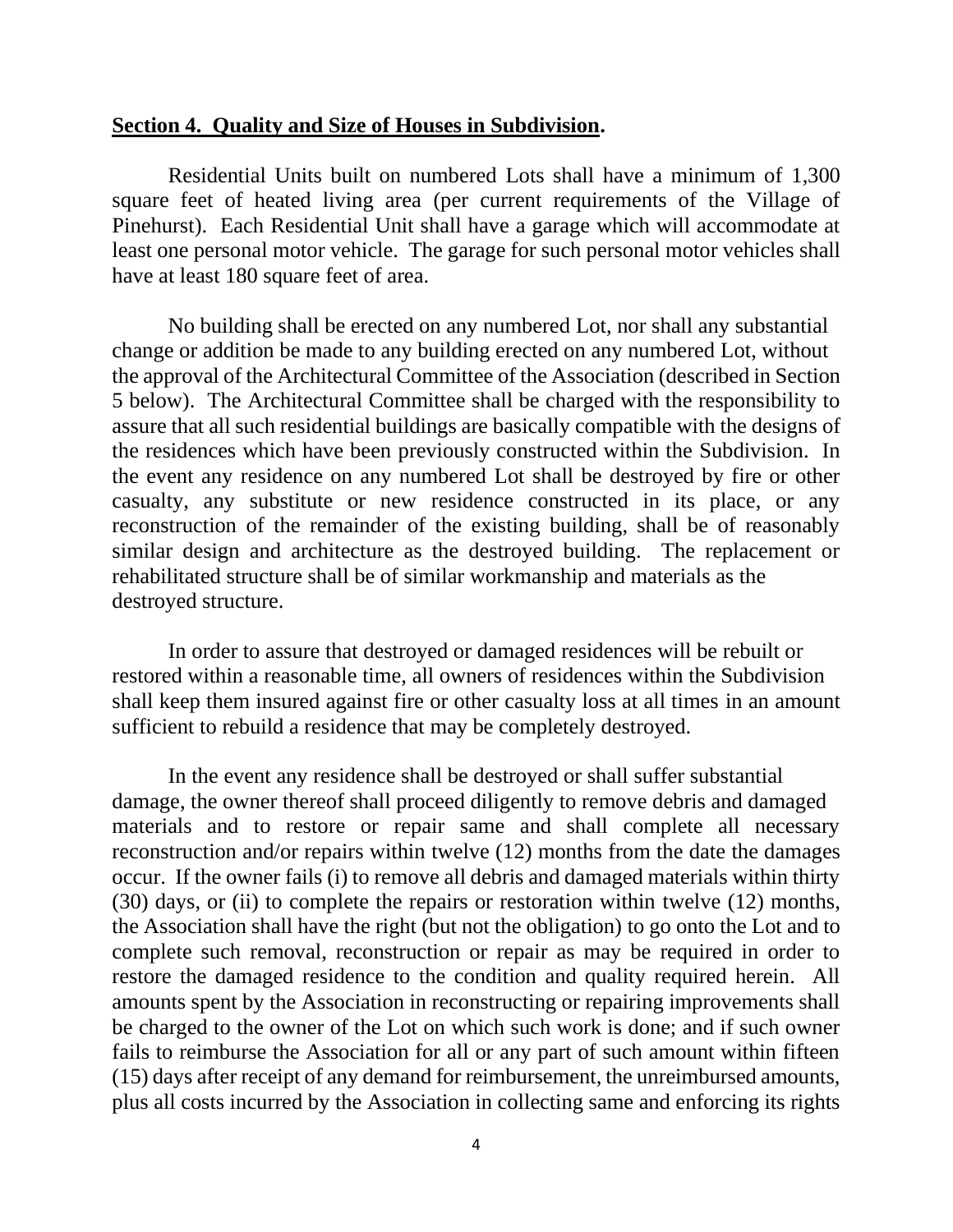under this Section 4 (including attorney's fees) shall become a lien against such Lot enforceable in accordance with Section 12 hereof.

## **Section 5. Architectural Committee.**

The Architectural Committee shall consist of a minimum of five (5) Lot owners. The Chairman of the Architectural Committee shall be appointed by the Pinehurst Trace Homeowners Association Board of Directors (hereinafter referred to as the "Board of Directors"). A member of the Board of Directors cannot be a member of the Architectural Committee; however, a Board of Directors liaison will attend Architectural Committee meetings.

No buildings or other structures shall be constructed, erected, or placed on any numbered Lot in the Subdivision, nor shall any building or structure be repaired, restored, or altered in any substantial way after it has been constructed, until the proposed building plans and specifications (including designation of exterior colors or finishes and exact location of proposed building within the numbered Lot) shall have been submitted to the Architectural Committee and approved or disapproved by it in writing. The Architectural Committee may base its disapproval in writing on any reasonable ground (including purely aesthetic considerations) so as to maintain the visual uniformity of the community. The Architectural Committee must respond in writing to all proposals which are in compliance with the Committee's policies and procedures and responses must be submitted within thirty (30) days after the Committee's receipt of such proposals. Failure to do so shall constitute approval of such proposals. If a homeowner does not agree with the Architectural Committee's disapproval, they can file a formal appeal with the Board of Directors, who may modify or overrule the decision.

Upon the death or resignation of any member of the Architectural Committee, the remaining members shall, within thirty (30) days after death or resignation, select a replacement. In the event the Architectural Committee shall cease to function, the Board of Directors shall have the right to appoint a new Architectural Committee.

The Architectural Committee shall be governed by the following restrictions and guidelines, although the restrictions set forth below shall not be the exclusive criteria governing their determinations. Additional guidelines are included in the Architectural Committee Policies and Procedures; where the Architectural Committee Policies and Procedures and these Covenants conflict, the Covenants shall govern.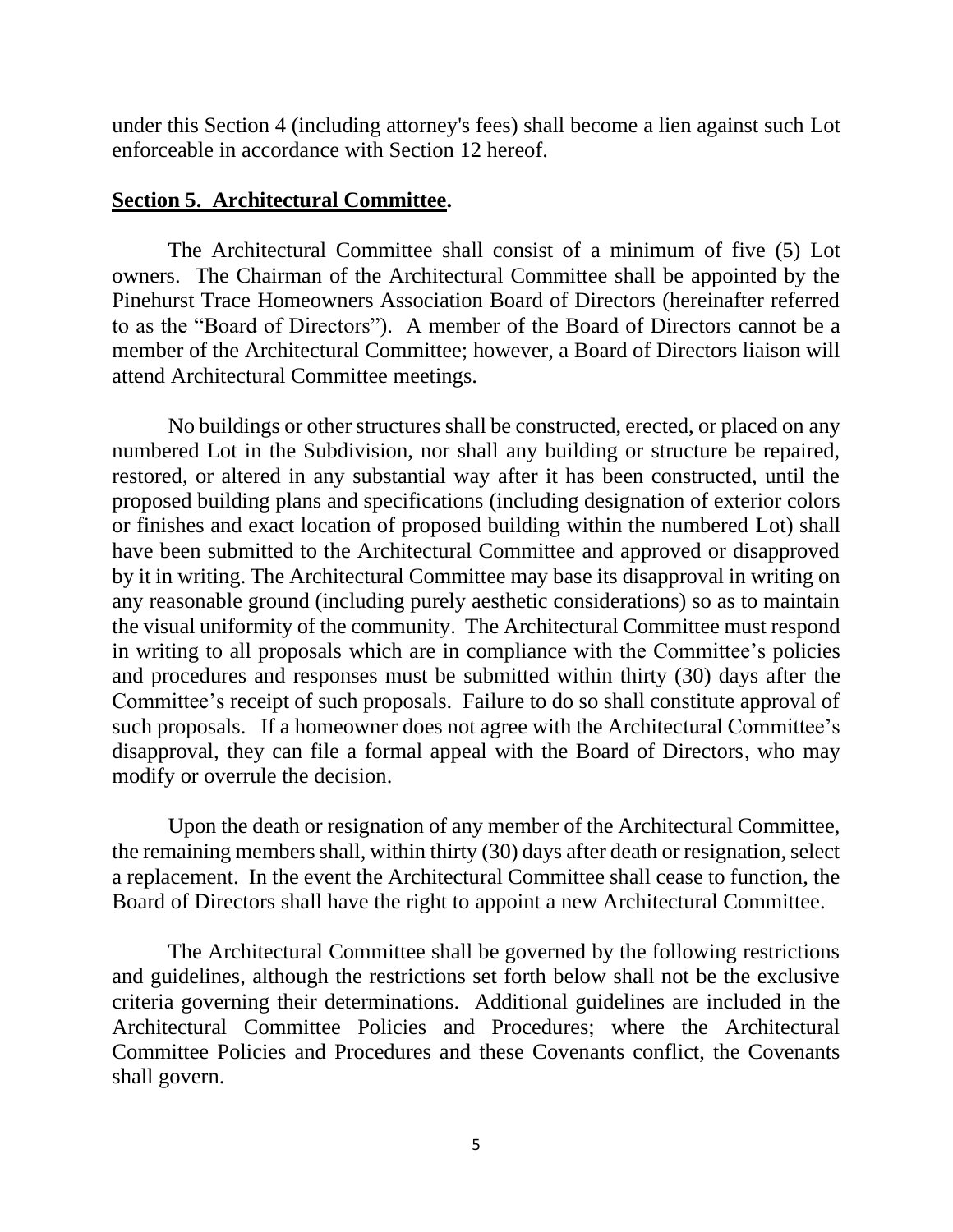- a) The proposed plans and specifications for a residential building or addition must include a construction schedule which calls for the completion of construction within twelve (12) months after commencement.
- b) No Residential Unit, garage or portion thereof shall be located on any Lot nearer to any Lot line than the building line limits shown on the recorded plat of the Lot or required under any applicable subdivision or zoning regulations then in effect. For purposes of this restriction, eaves, steps, patio garden walls and unenclosed porches shall not be considered as part of any building.
- c) All buildings shall be constructed with high quality materials and workmanship to ensure that no dwelling shall present an unsightly appearance.
- d) In order to assure optimum location of the homes to be placed on the Property so that a desirable view will be available to each home, all structures will be located with regard to the topography of each individual Lot in such a way as to maximize the desirability of the view available not only to the home to be placed on that Lot but to all other homes within the Property, taking into consideration the elevation contours of each Lot, the location of large trees, and similar considerations.
- e) All fuel tanks shall be covered or buried underground unless otherwise approved by the Board of Directors and same shall be consistent with normal safety precautions and local government regulations.
- f) No tower or other antenna shall be erected on homes or Lots. Satellite dishes are acceptable and can be placed on the ground or the roof to achieve best reception.
- g) No trees (specifically including longleaf pines and dogwoods) measuring more than six (6) inches in diameter, four (4) feet from the ground may be removed from any Lot without the approval of the Architectural Committee. It is recommended that the US Fish and Wildlife Service be consulted in regards to nests of the endangered red-cockaded woodpecker in longleaf pines. (U.S. Fish & Wildlife Service, 140-A S.W. Broad Street, Southern Pines, NC 28387 (910) 695-3323)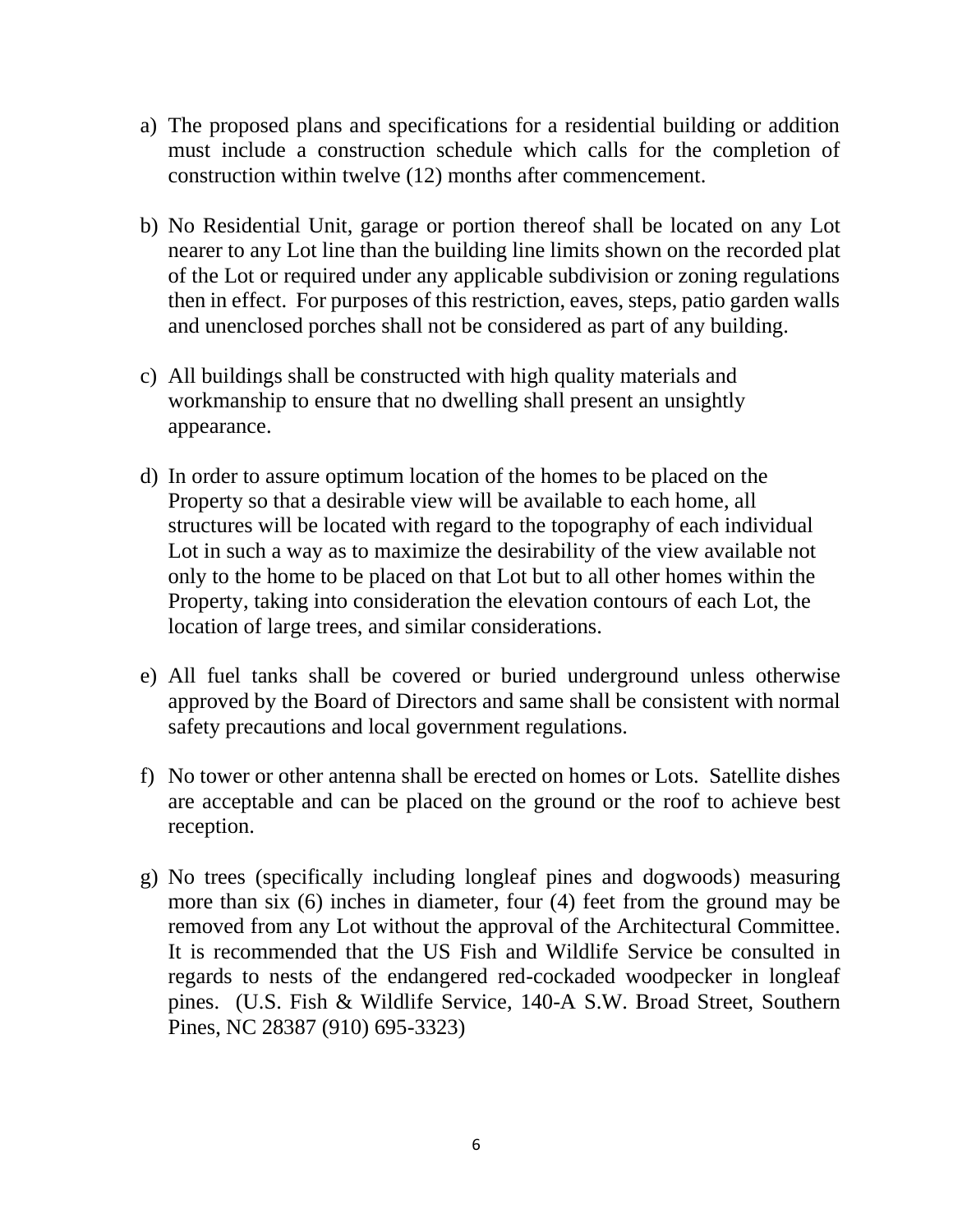- h) Mailboxes and House Numbers on mailboxes shall be of uniform design and ordered, installed, and maintained by the Association.
- i) If a homeowner does not comply with restrictions and guidelines, after receiving disapproval from the Architectural Committee, a letter will be sent within fifteen (15) days, indicating that the homeowner has thirty (30) days to comply. If the homeowner does not comply, the Architectural Committee will request the Board of Directors to impose a fine.

## **Section 6. General Restrictions.**

The following restrictions shall be applicable to all Lots and all Common Areas within the Property:

No portion of the Property may be utilized for any business or commercial enterprise which has any significant impact on the community (such as, but not limited to, parking numerous vehicles on the street and/or traffic congestion).

- (a) No offensive or noxious activity may be carried on in any portion of the Property.
- (b)No building erected on any portion of the Property shall exceed one story in height eighteen (18) feet above grade.
- (c) Except as otherwise specifically permitted herein, no residence built on a Lot shall be leased/rented to any party without the express written consent (which shall not be unreasonably withheld) of the Association. Short term leases/rentals of less than twelve (12) months are not permitted. An executed lease/rental agreement must be completed and on file with the Association prior to the lessee/renter moving in. The Association shall refuse to approve any lease/rental agreement to any person who is not fiftyfive (55) years old or older and all occupants must be at least fifty-five (55) years old. If title to any numbered Lot or other portion of the Property shall pass from its owner to another party by will or by intestate succession following the death of such owner, then the heir to the title to such Property shall be allowed to lease/rent the Property to one or more persons; provided such lessees/renters and all occupants, must be at least fifty five (55) years old.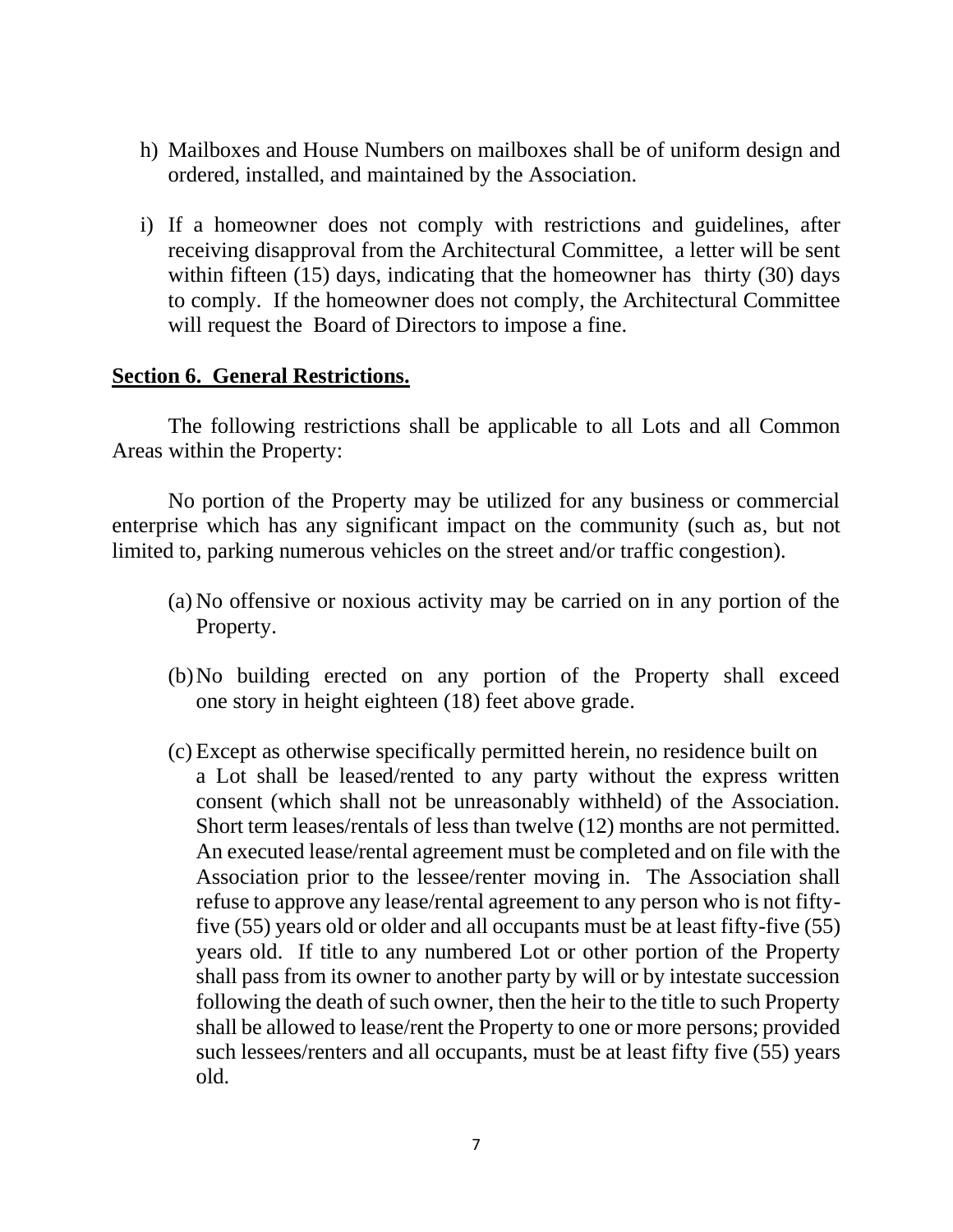(e) No sign or advertising displays, including signs or displays advertising the sale of Lots or homes, may be placed on any Lot or any other Residential Unit.

(f) No animals, livestock, or poultry of any kind shall be raised or bred on the Property; except that dogs, cats or other common household pets may be kept so long as the owners of such pets do not keep, breed, or maintain such animals for any commercial purpose. All such pets must reside inside the home; and when taken out for exercise, the pets must be kept on a leash at all times and not allowed to become a nuisance to other residents. Pets will not be allowed to walk upon, exercise, or deposit wastes on any numbered Lot other than the Lot owned by the owner of the pet. All pet waste deposited outside must be picked up, bagged and properly disposed of by the person walking the pet. (See additional information in the Pinehurst Trace Pet and Dog Walking Policy)

(g) No garbage or refuse shall be dumped or otherwise placed or disposed upon any portion of the Property, nor shall any garbage cans be placed on any locations, other than those places and locations designated for garbage cans and garbage disposal by the Association or by the Architectural Committee. No burning of leaves or trash outside of receptacles specifically constructed for burning shall be permitted. Except on trash pickup days, approved trash containers must be stored in the garage or other area approved by the Architectural Committee. Trash cans or other containers will not be left on the street or in view from the street.

(h) After a Residential Unit has been built on a Lot, no weeds, underbrush or other unsightly growth shall be permitted to grow or remain on such portion of the Lot; and no refuse pile or unsightly objects shall be allowed to be placed or suffered to remain thereon. Driveways that are deteriorating, severely cracked and are in disrepair will be addressed by the Architectural Committee for remedial action by the homeowner. Following approval of the initial plans for any given Residential Unit, no substantial changes in the elevation of the land shall be made without the approval of the Architectural Committee.

(i) No fence, wall hedge, or other shrub or similar plant shall be allowed if such fence, hedge, or other plant has the effect of obstructing vision of opposing traffic at any intersection within the Property or any intersection of any road within the Property with any public road. Trees which are located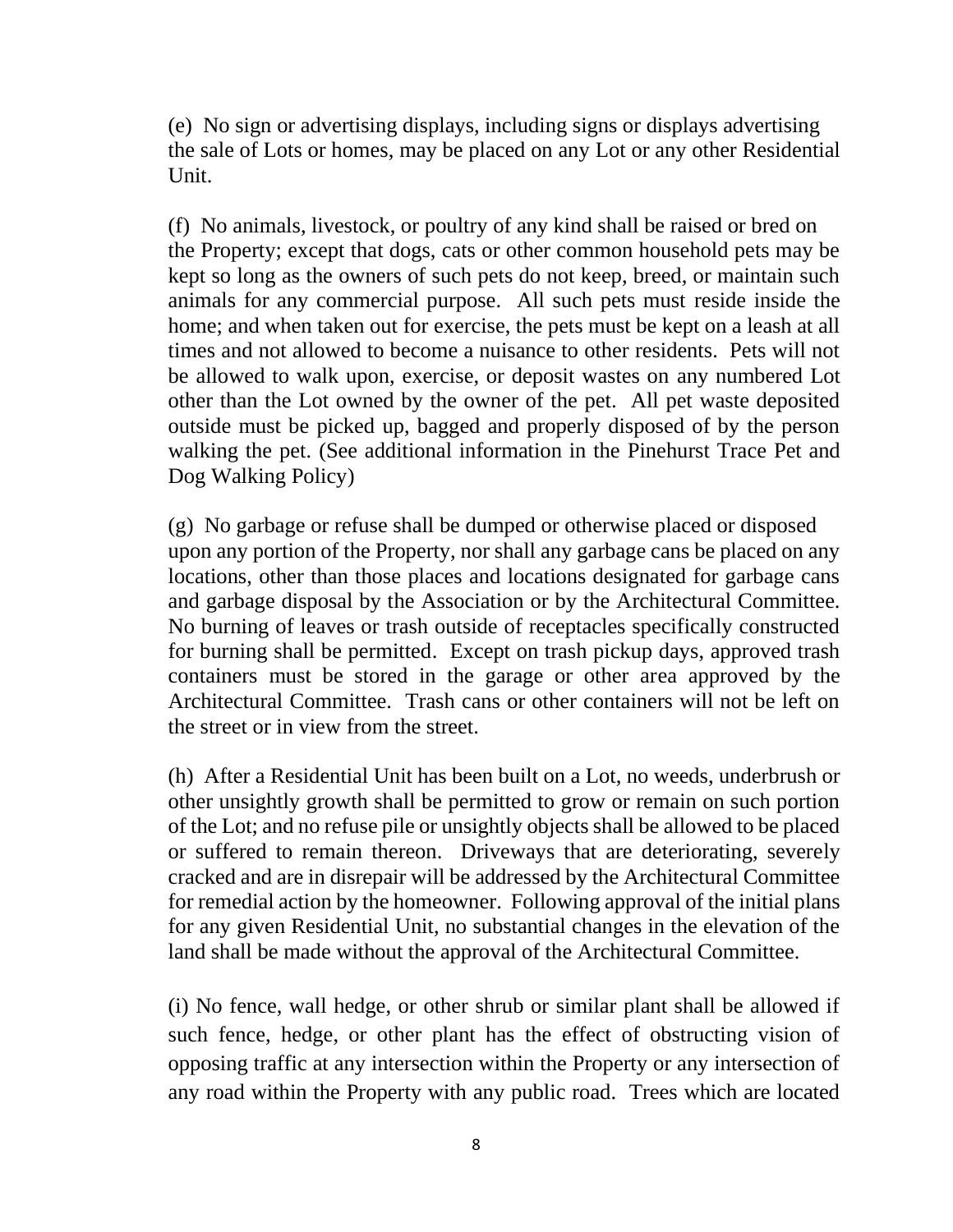near such intersections must also be trimmed and maintained in such a way that the lower branches and foliage on such trees shall not obstruct the view of opposing traffic.

(j) The Association shall have the right to tow or otherwise remove or move any vehicle parked on the street in such a way as to impair the health, safety, and convenience of other residents within the Subdivision at the expense of the owner of the vehicle and shall constitute a lien enforceable under Section 12 if not paid promptly.

(k) To protect and enhance the appearance of the community, all garage doors will be kept closed except when in use or for moving personal vehicles and other items to and from the garage.

# **Section 7. Easements**.

(a) Easements were previously granted to public authorities and utility companies in order to provide water, sewerage, power, gas, television cable, and other utility and common services to owners of Lots. All numbered Lots within the Property are also subject to an access, drainage and utility easement five (5) feet in width along and inside all property lines; provided that if a dwelling is built adjacent to or near a side property line, then there shall be no drainage, access or utility easement along such property line where the building is actually constructed.

The easements previously granted to the public authorities and utility companies, shall include the right to go upon, over, across and under any area of the Property for ingress, egress, erection, maintenance, installation and use of electrical and telephone poles, wires, cables, conduits, sewers, water mains, gas lines, and other suitable equipment for the conveyance, movement, and use of electricity, telephone equipment, television cable, gas, water, sewer, and other public conveniences and utilities. Said easements include the right to cut any trees, bushes, or shrubbery and to make any grading of the soil or to take similar actions reasonably necessary to provide safe and effective utility installation and maintenance.

(b) In the event the actual construction of any residences goes beyond any property line, the builder shall have the right to make appropriate adjustments in property lines of all Lots affected thereby, by means of the preparation and recording of appropriate surveys showing such changes in Lot lines, and the execution and recording of additional changes in the official land records of Moore County, North Carolina; provided, no Lot line may be moved in either direction by more than ten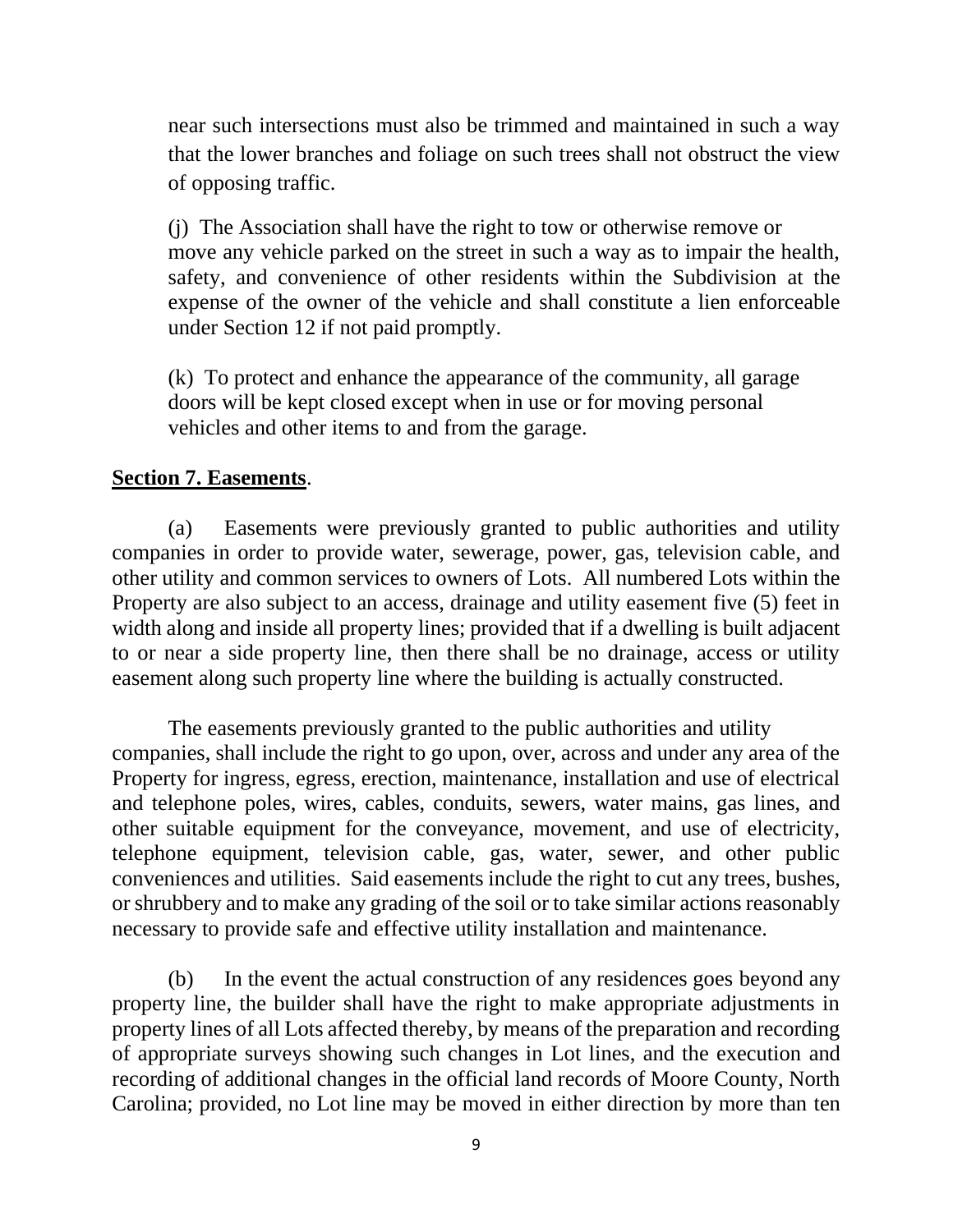(10) percent of the frontage area of the affected Lot along the street without specific written consent of the Lot owner whose Lot is being decreased in size by such changes.

# **Section 8. Age Restrictions.**

Pinehurst Trace is intended to provide housing for older persons and is specifically intended and operated for occupancy by persons fifty-five (55) years of age or older. No owner of any Residential Unit shall be allowed to have any individual who is under the age of fifty-five (55) years of age reside on a permanent basis in any Residential Unit except for unusual and extraordinary cases specifically approved in advance by the Board of Directors.

Age verification of each occupant is required. Homeowners selling, leasing, or renting their residences are responsible for verifying the name and age of all occupants (that all are 55 years old or older) and providing that information to the Association's Property Manager.

# **Section 9. Maintenance of Lawns, Lots, Buildings, and Common Areas.**

The Association shall be responsible for the following to be paid for by monthly dues collected from all owners of Residential Units and Lots:

On Common Areas: Repair, replacement, maintenance and other improvements placed in the Subdivision in common areas (such as Clubhouse, pool, tennis/pickle ball court, entrance, and any land or Lots owned by the Association).

On Numbered Residential Units:

i) Maintenance of lawns and shrubbery on all Lots where residences are built and on common areas within the Subdivision.

ii) Exterior maintenance upon each residence to include the following:

a) Roof repair for issues such as missing shingles and leaks.

b) Replace roofs on an as-needed basis as determined by Management and approved by the Board of Directors.

c) Repair or paint wood or other appropriate exterior building surfaces.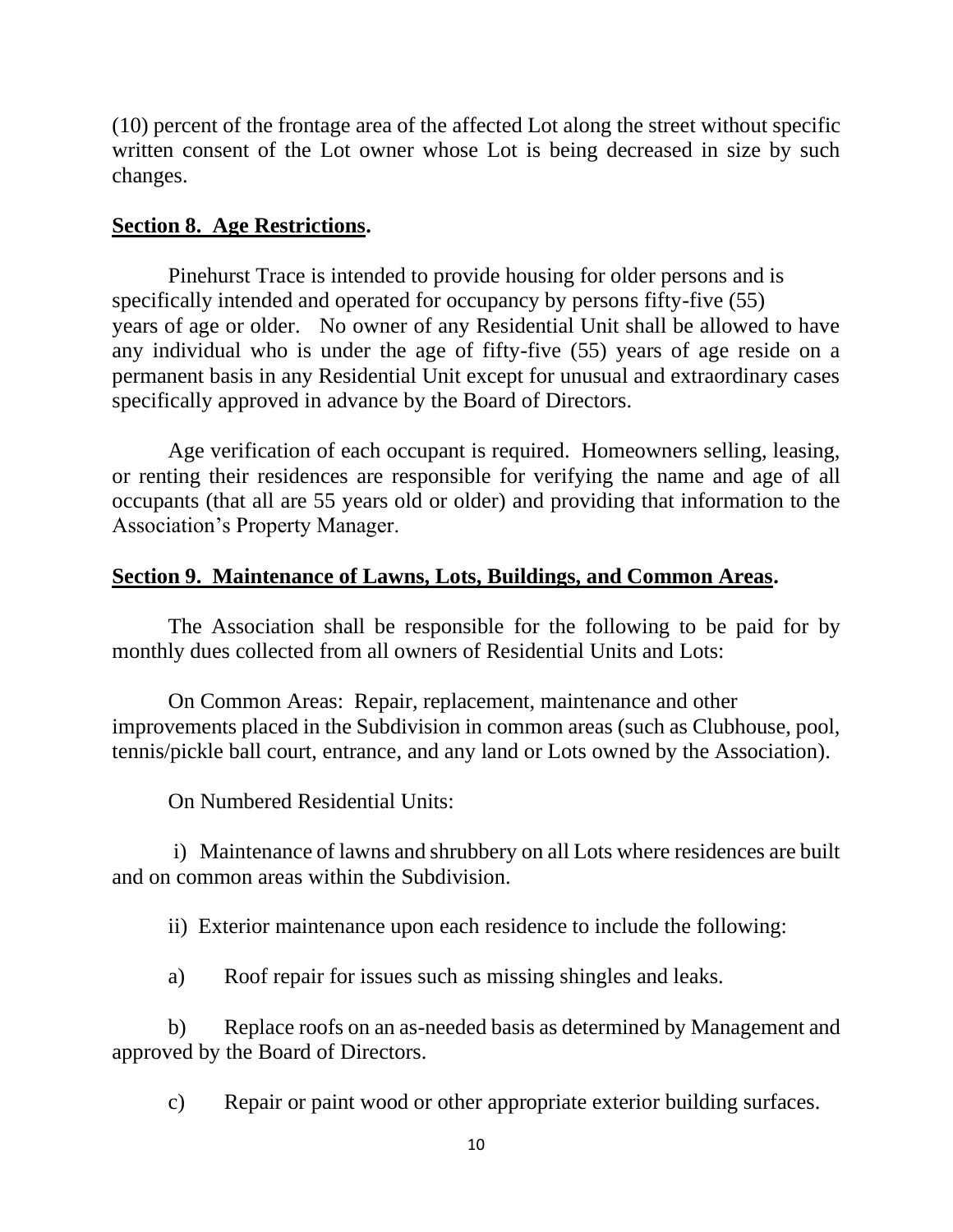Provided, however, brick may not be painted. In the event the Association shall determine that the need for maintenance or repairs by the Association as provided herein were caused through the willful or negligent act of the homeowner, his/her lessee, renter, family, guests or invitees and not covered or paid for by the homeowners insurance, the cost of such maintenance or repairs shall be the responsibility of the owner and not the Association.

Subject to the foregoing, each owner of a residence within the Subdivision shall be responsible for the following: maintain and repair such residence, at his/her own expense, in such a manner as to assure that the exterior appearance of the residence is consistent with the standards of appearance and quality established by these Covenants and the Architectural Committee. This would include, but not be limited to, repair and/or replacement of deteriorating driveways, garage doors, solar tubes, sky lights, outdoor water spigots, broken glass in windows and doors, wooden or composite decks, patios, and wooden or PVC fencing.

#### **Section 10. Homeowners Association.**

"Pinehurst Trace Homeowners Association" (herein referred to as the "Association") has been incorporated as a nonprofit corporation under the laws of the State of North Carolina. The Association has been organized and operates in accordance with the Bylaws prepared and distributed to all Residential Unit owners. All such owners will become members of the Association at the time they purchase their Residential Units. The Association shall have the right and the responsibility to collect monthly dues from all owners of numbered Lots and Residential Units within the Property for the purpose of maintaining exteriors of residences, maintaining lawns, maintaining other common areas, funding other services and facilities provided by the Association as outlined in Section 9 of the Covenants and with additional guidelines provided in the Association's Maintenance and Repair Guide. Where the Maintenance and Repair Guide and the Covenants conflict, the Covenants shall govern.

Periodic increase in dues may be applicable in any given year if deemed necessary by the Finance Committee and approved by the Board of Directors, and shall not be more than 10% of the preceding year's annual dues, approved as provided in the ByLaws of the Association.

In addition to the monthly dues described above, the Association may impose special assessments for designated capital improvements or repairs at a meeting of the Association, provided the notice for such meeting specifically mentions the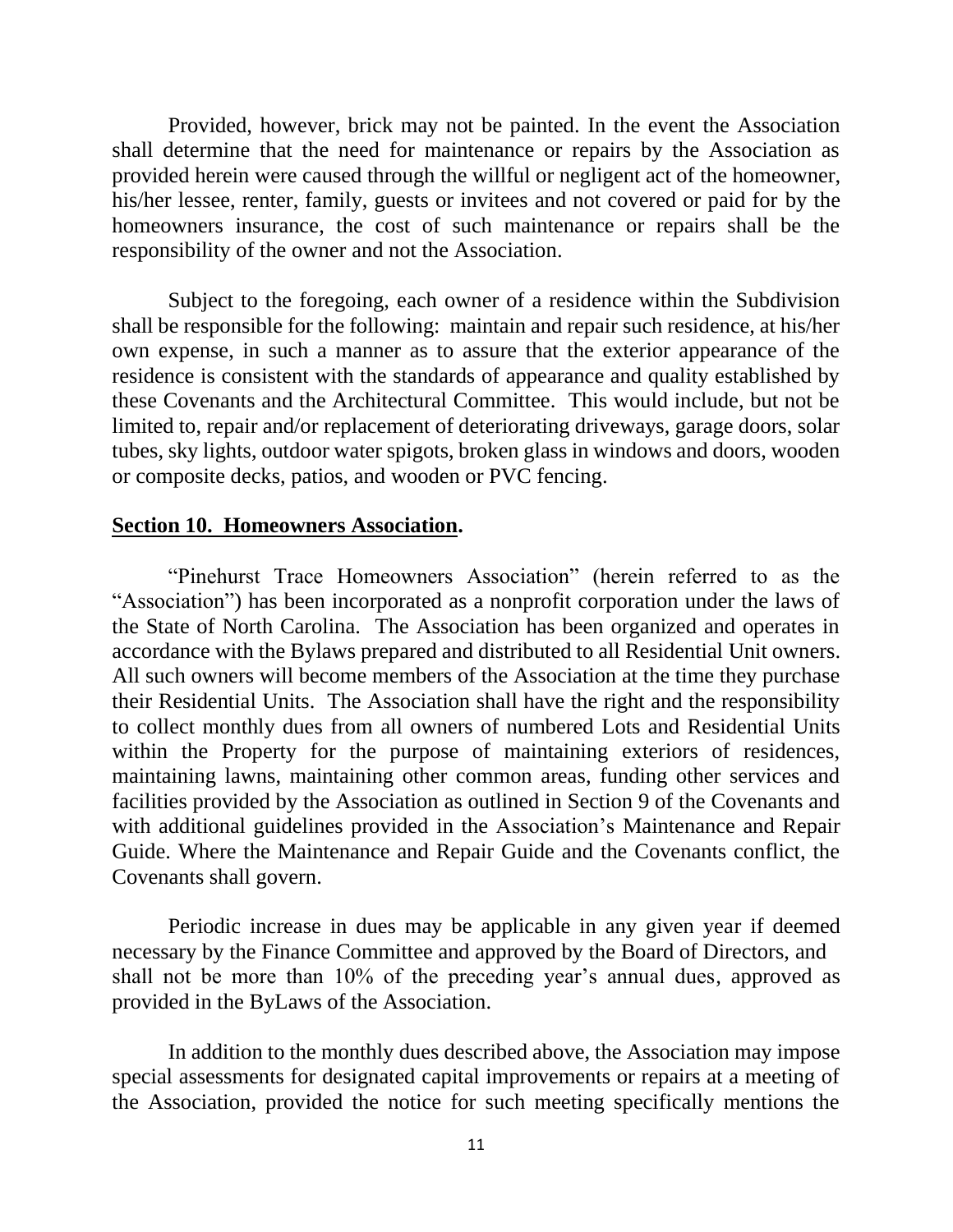proposed assessment and intended uses thereof. Approval by written consent of the owners of two-thirds (2/3) of numbered Lots must be received within thirty (30) days after the adjournment of such meeting.

## **Section 11. Club Site.**

The area designated as Club Site on the initial plat shall be owned by the Association and all improvements constructed thereon shall be approved by the Association. This area includes, but is not limited to, the Clubhouse, pool, pickle ball / tennis court, area for shuffleboard, etc.

Said property and all improvements thereon shall be utilized solely for the benefit of owners of Residential Units within the Property and their guests.

### **Section 12. Enforcement.**

In the event of a violation of any of the Protective Covenants, Conditions and Restrictions set forth herein, the Association and the owners of all Residential Units within the Property, or any of them jointly or separately, shall have the right to proceed at law or in equity to compel compliance or to recover damages. The failure to enforce any of the above right, reservation, obligation, restriction or condition contained herein, for any period of time, shall not be deemed as a waiver of the right to do so.

These Covenants are deemed to run with the land and shall be binding upon all parties owning any portion of the Property, their heirs, administrators, executors, successors, assigns as well as all parties claiming against them and through them for a period of fifty (50) years from the date these Covenants are recorded in the Register of Deeds Office for Moore County, North Carolina, after which time such Covenants shall be automatically extended for successive periods of ten years each unless an instrument signed by persons owning two-thirds (2/3) of the Residential Units within the Property at such time, agreeing to terminate or change said Covenants in whole or part, shall be recorded in the Register of Deeds Office for Moore County, North Carolina.

 In addition to other remedies referred to above, the Association shall place a lien on the Property of any owner of any Lot within the Property upon the failure of any such party to pay any dues, assessment or fines imposed by the Association.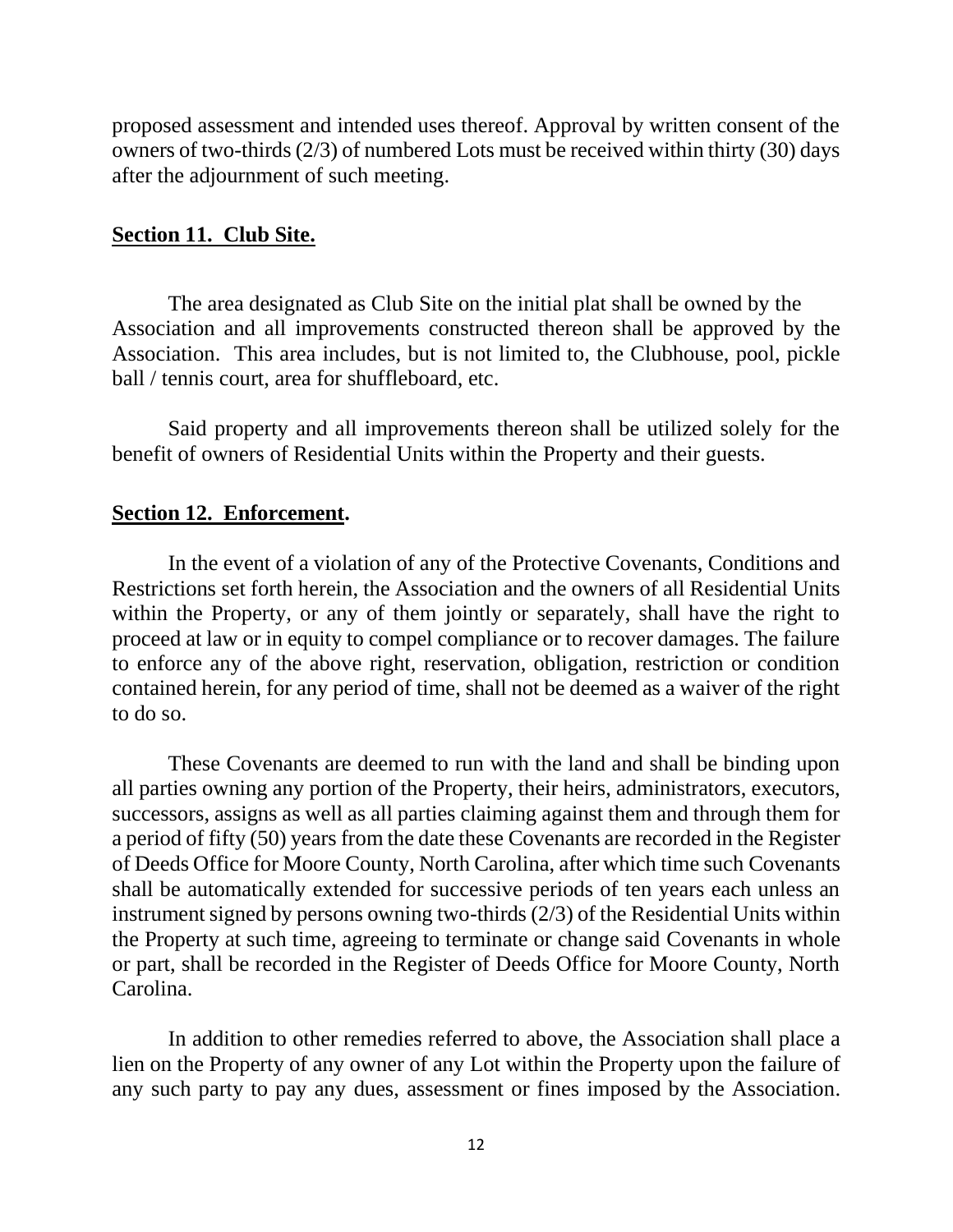The Association shall have the right to enforce said lien by foreclosing same in the appropriate courts, according to laws applicable to the foreclosure of mortgages and similar liens in the State of North Carolina. The Association will maintain complete books and records reflecting all receipts and expenditures of dues and assessments. Said books and records shall be available for inspection by any Residential Unit owner during all reasonable business hours within the offices of the Association.

Notwithstanding the above, the lien of the Association for collection of dues and assessments shall be subordinate to the lien of any first mortgage placed on any Residential Unit at any time.

## **Section 13. Amendments and/or Complete Revision of the Covenants.**

This instrument and any exhibits hereto may be changed in whole or in part by a written instrument, recorded in the Register of Deeds Office of Moore County, North Carolina, executed by (i) the appropriate officers of the Board of Directors of the Association; and (ii) by parties together owning at least two-thirds (2/3) of the Residential Units and Lots within the Property at the time of such proposed change.

## **Section 14. Miscellaneous.**

(a) Nothing contained herein shall cause the owners of various portions of the Property to be deemed a partnership, an association, or other legal entity, other than as specifically set forth herein. The relationship among owners of portions of the Property is strictly a contractual relationship governed by the terms of this instrument and by applicable law.

(b) This instrument shall be interpreted and enforced according to the laws of the State of North Carolina.

 (c) Invalidation of any provision of these Covenants by judgment or court order shall in no way affect any of the other provisions hereof, all of which shall remain in full force and effect.

 (d) The Association shall have the right, but not the duty, to enter the residence and to go onto the property of any owner of a Residential Unit or Lot in the event of any emergency, or upon learning of any condition, which may threaten the safety of any person or the property of any person, including the owner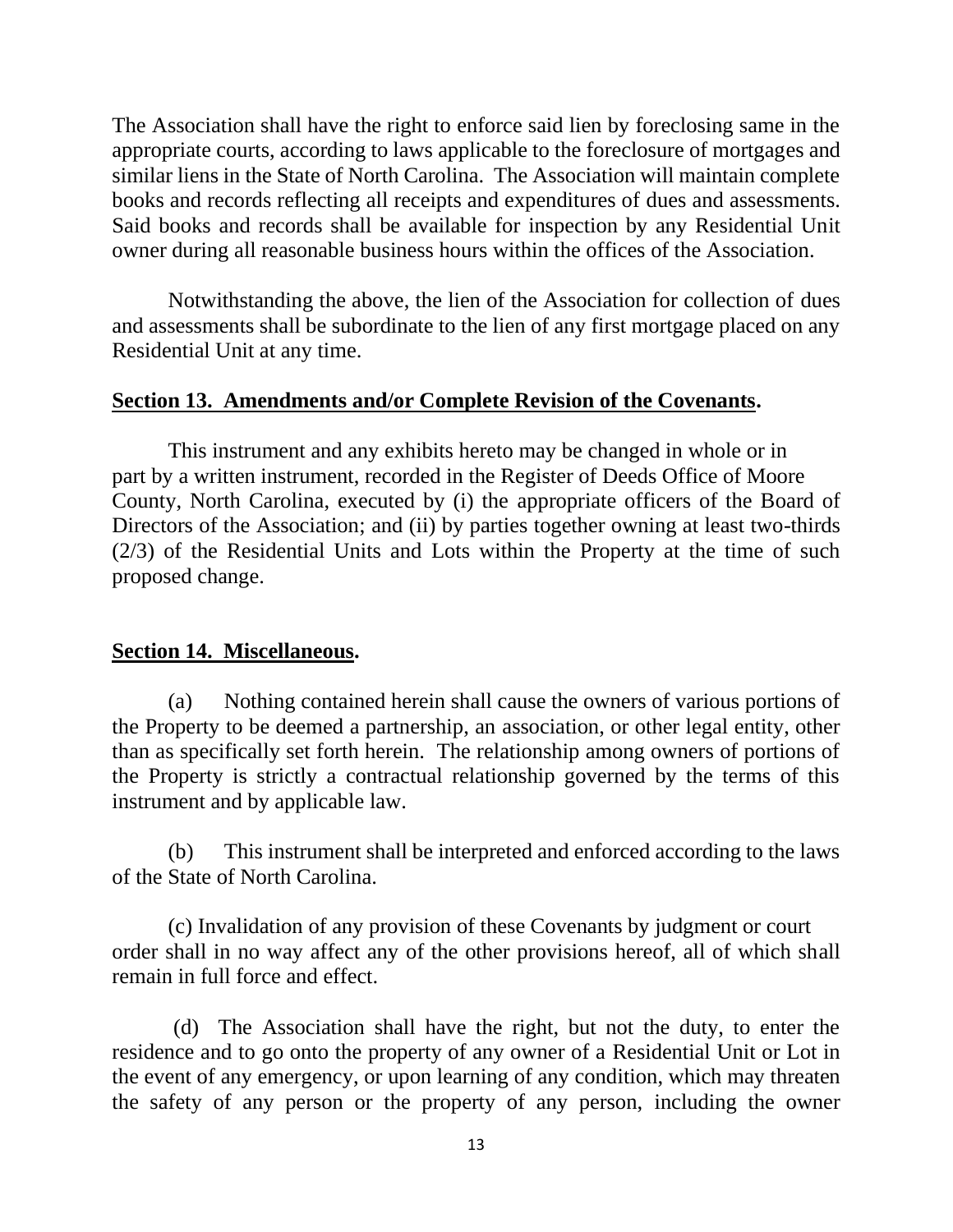himself/herself and his/her property, in order to take appropriate steps to prevent or mitigate such harm or damage.

(e) Notwithstanding certain duties of the Association to maintain, repair and replace certain portions of residences, other improvements, within Lots, and certain common facilities (as described herein), the Association shall not be liable to any party for injury or damage caused by any latent condition, or by any other condition which is not created by the acts of omissions of the Association, or for injury or damage caused by the elements, other owners of portions of the Property, or any other parties.

[The Remainder of this Page Intentionally Left Blank]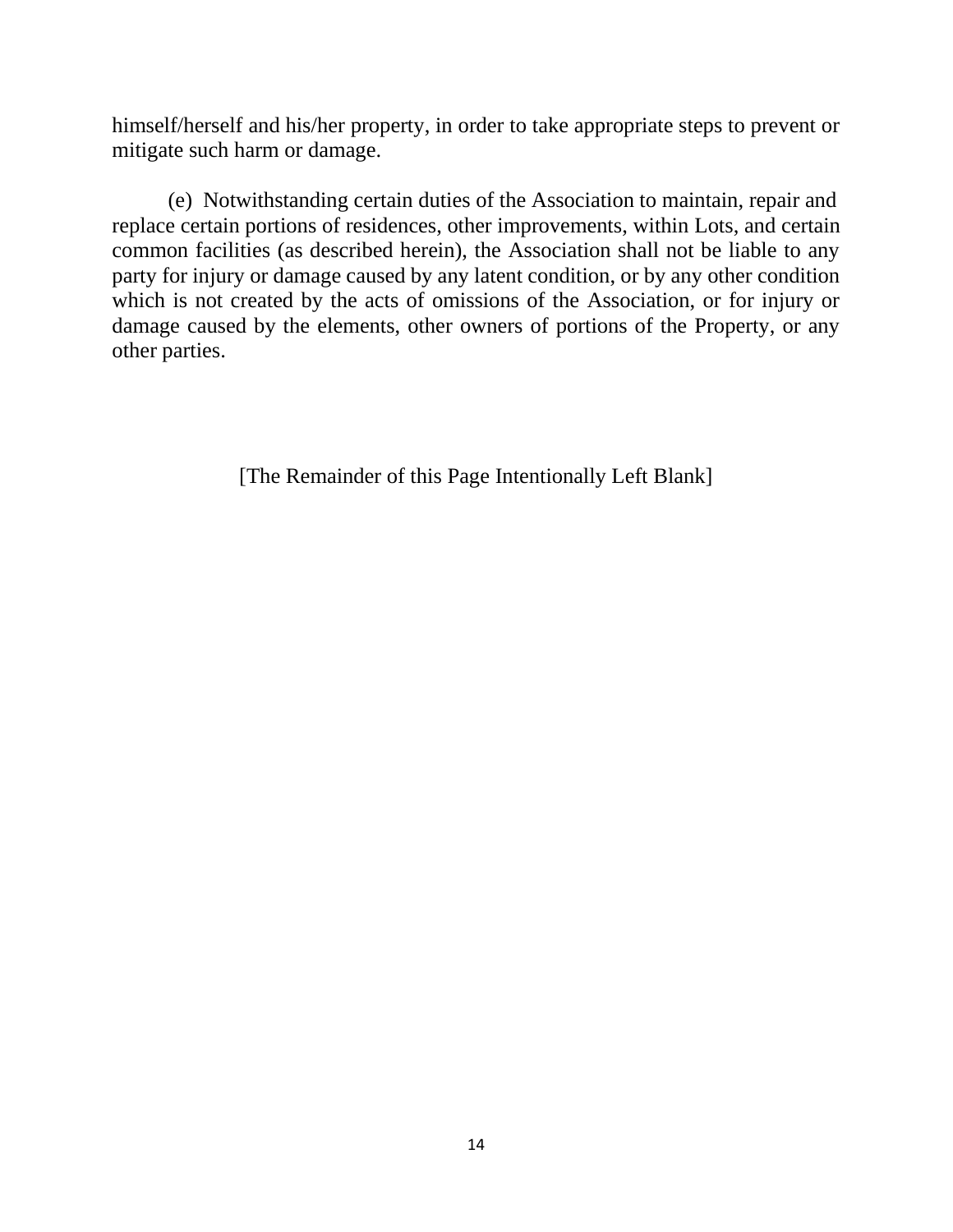$\ddot{\phantom{a}}$ 

ļ

 $\hat{I}$ 

## **BOOK5284 - PAGE 206**

IN WITNESS WHEREOF, The Association and the respective Lot owners have executed this instrument on and as of this  $\frac{284}{100}$  day of  $\mathcal{O}_\alpha$  nuary 2.2020.

Pinehurst Trace Homeowners Association

BY: Richard Perry <del>myr</del>on C. Moak ven A. Shea  $\frac{2d}{2abc}$ th A. Sidders .<br>Carla Williams Board of Directors Carole Base Attest:

See Exhibit "A" attached hereto for the names of those Lot owners who have consented to the Amendment to this Declaration, which Lot owners constitute at least 80% of the total Lot owners entitled to vote thereon.